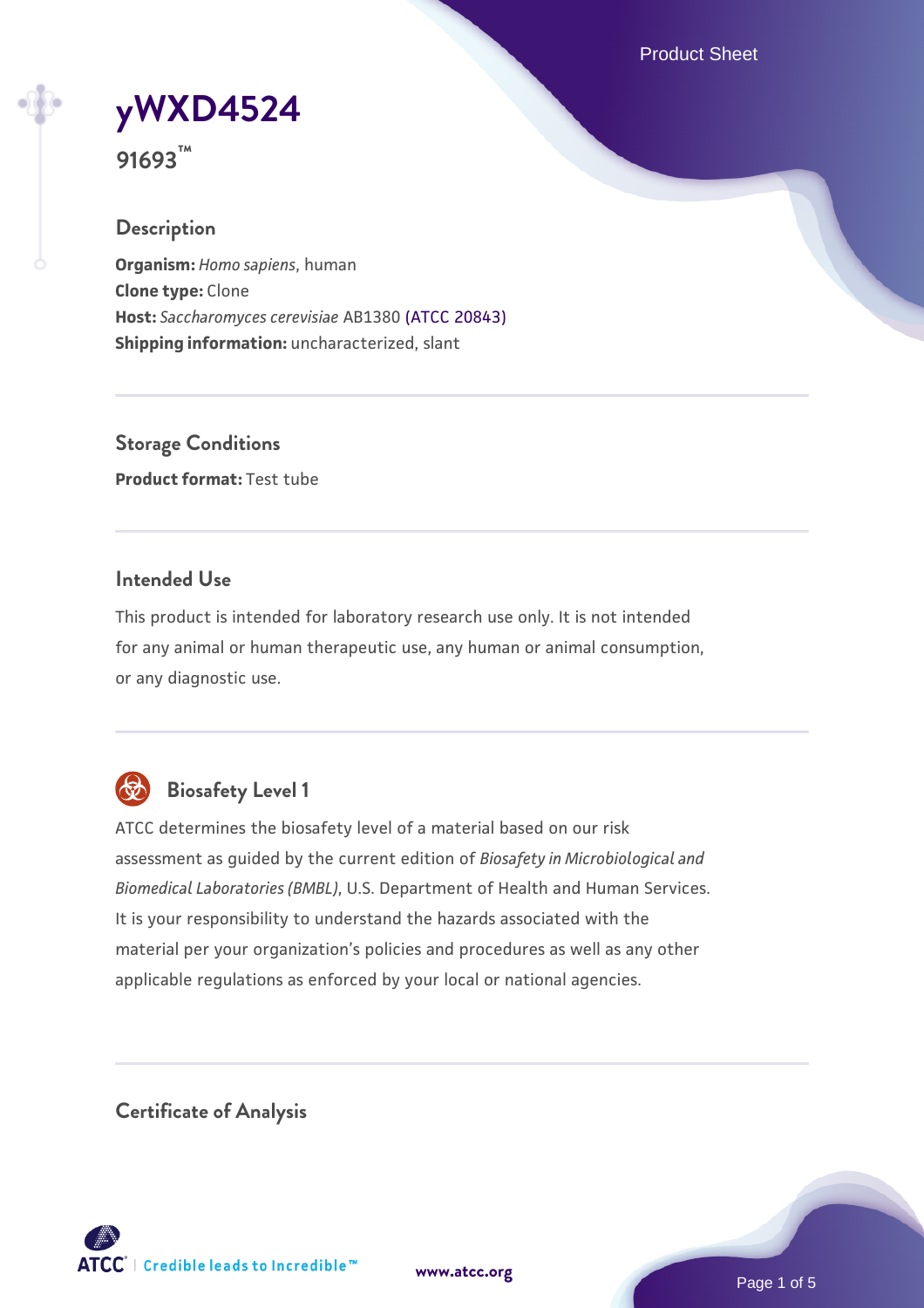# **[yWXD4524](https://www.atcc.org/products/91693)** Product Sheet **91693**

For batch-specific test results, refer to the applicable certificate of analysis that can be found at www.atcc.org.

# **Insert Information**

**Type of DNA:** genomic **Genome:** Homo sapiens **Chromosome:** X X pter-q27.3 **Gene name:** DNA Segment, single copy **Gene product:** DNA Segment, single copy [DXS3497] **Gene symbol:** DXS3497 **Contains complete coding sequence:** Unknown **Insert end:** EcoRI

#### **Vector Information**

**Construct size (kb):** 445.0 **Intact vector size:** 11.454 **Vector name:** pYAC4 **Type of vector:** YAC **Host range:** *Saccharomyces cerevisiae*; *Escherichia coli* **Vector information:** other: telomere, 3548-4235 other: telomere, 6012-6699 Cross references: DNA Seq. Acc.: U01086 **Cloning sites:** EcoRI **Markers:** SUP4; HIS3; ampR; URA3; TRP1 **Replicon:** pMB1, 7186-7186; ARS1, 9632-10376

# **Growth Conditions**

**Medium:** 



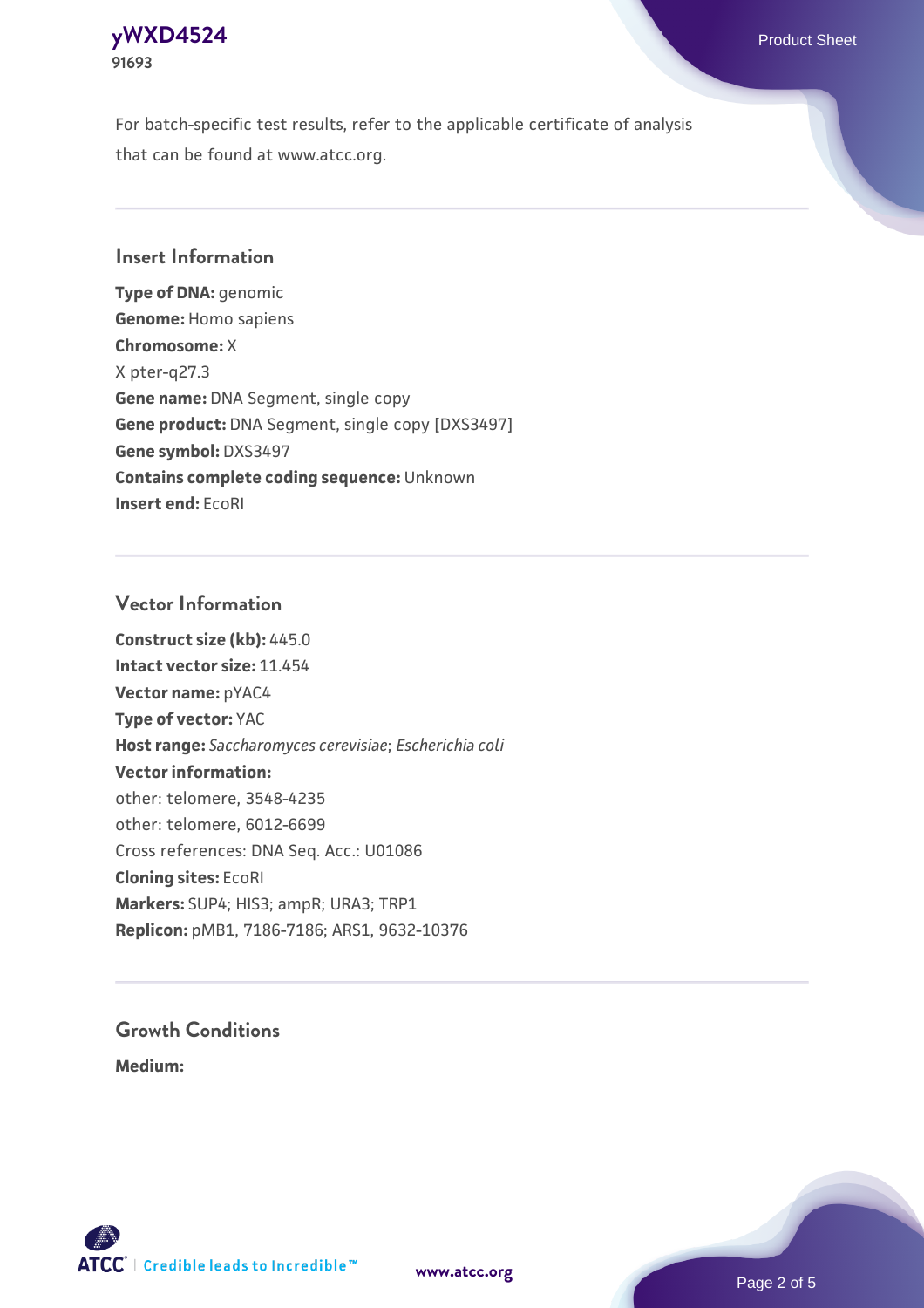#### **[yWXD4524](https://www.atcc.org/products/91693)** Product Sheet **91693**

[ATCC Medium 1245: YEPD](https://www.atcc.org/-/media/product-assets/documents/microbial-media-formulations/1/2/4/5/atcc-medium-1245.pdf?rev=705ca55d1b6f490a808a965d5c072196) **Temperature:** 30°C

#### **Notes**

More information may be available from ATCC (http://www.atcc.org or 703- 365-2620).

# **Material Citation**

If use of this material results in a scientific publication, please cite the material in the following manner: yWXD4524 (ATCC 91693)

# **References**

References and other information relating to this material are available at www.atcc.org.

### **Warranty**

The product is provided 'AS IS' and the viability of ATCC® products is warranted for 30 days from the date of shipment, provided that the customer has stored and handled the product according to the information included on the product information sheet, website, and Certificate of Analysis. For living cultures, ATCC lists the media formulation and reagents that have been found to be effective for the product. While other unspecified media and reagents may also produce satisfactory results, a change in the ATCC and/or depositor-recommended protocols may affect the recovery, growth, and/or function of the product. If an alternative medium formulation or reagent is used, the ATCC warranty for viability is no longer



**[www.atcc.org](http://www.atcc.org)**

Page 3 of 5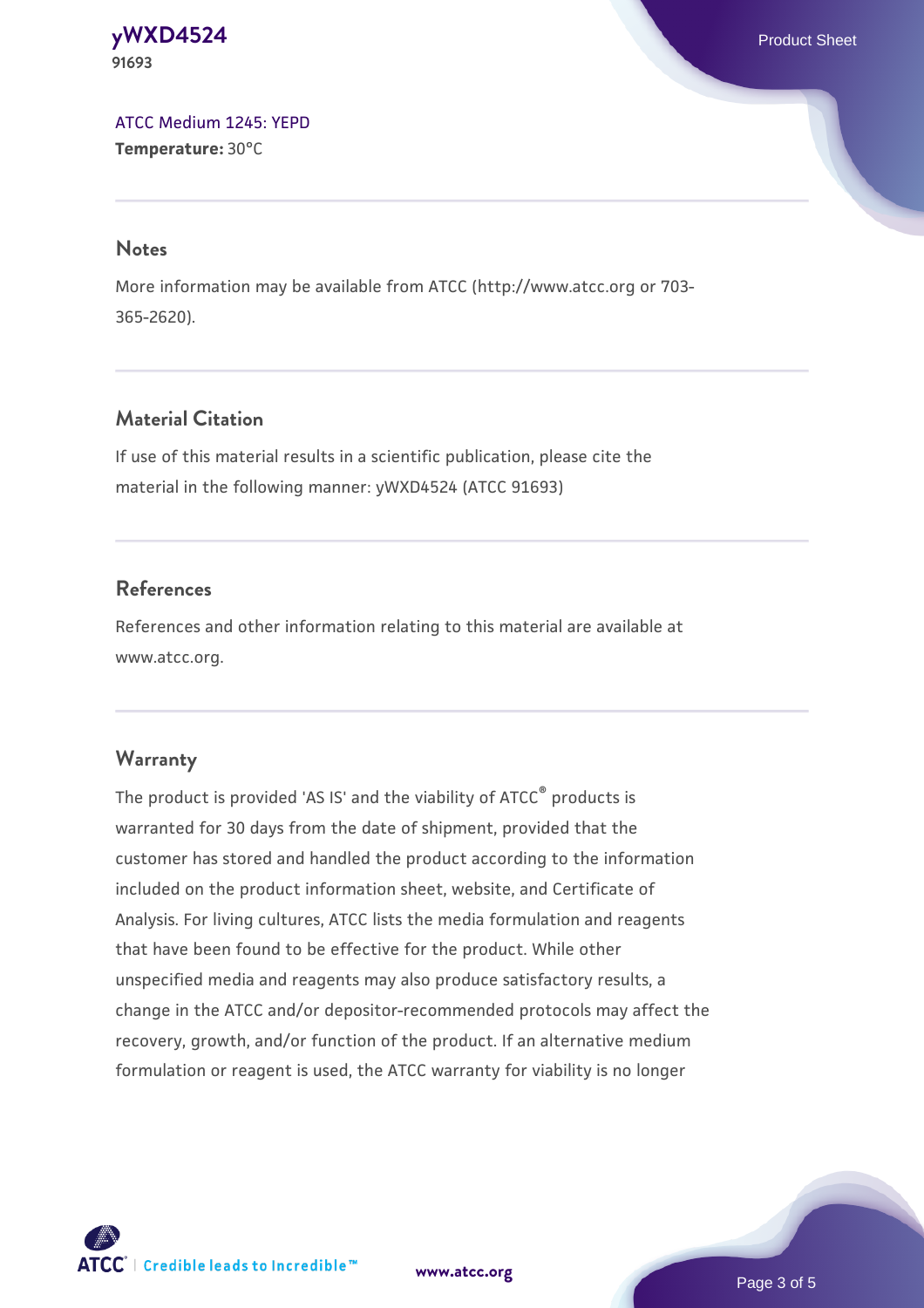**[yWXD4524](https://www.atcc.org/products/91693)** Product Sheet **91693**

valid. Except as expressly set forth herein, no other warranties of any kind are provided, express or implied, including, but not limited to, any implied warranties of merchantability, fitness for a particular purpose, manufacture according to cGMP standards, typicality, safety, accuracy, and/or noninfringement.

#### **Disclaimers**

This product is intended for laboratory research use only. It is not intended for any animal or human therapeutic use, any human or animal consumption, or any diagnostic use. Any proposed commercial use is prohibited without a license from ATCC.

While ATCC uses reasonable efforts to include accurate and up-to-date information on this product sheet, ATCC makes no warranties or representations as to its accuracy. Citations from scientific literature and patents are provided for informational purposes only. ATCC does not warrant that such information has been confirmed to be accurate or complete and the customer bears the sole responsibility of confirming the accuracy and completeness of any such information.

This product is sent on the condition that the customer is responsible for and assumes all risk and responsibility in connection with the receipt, handling, storage, disposal, and use of the ATCC product including without limitation taking all appropriate safety and handling precautions to minimize health or environmental risk. As a condition of receiving the material, the customer agrees that any activity undertaken with the ATCC product and any progeny or modifications will be conducted in compliance with all applicable laws, regulations, and guidelines. This product is provided 'AS IS' with no representations or warranties whatsoever except as expressly set forth herein and in no event shall ATCC, its parents, subsidiaries, directors, officers, agents, employees, assigns, successors, and affiliates be liable for indirect, special, incidental, or consequential damages of any kind in connection with or arising out of the customer's use of the product. While reasonable effort is made to ensure authenticity and reliability of materials on deposit, ATCC is not liable for damages arising from the misidentification or



**[www.atcc.org](http://www.atcc.org)**

Page 4 of 5